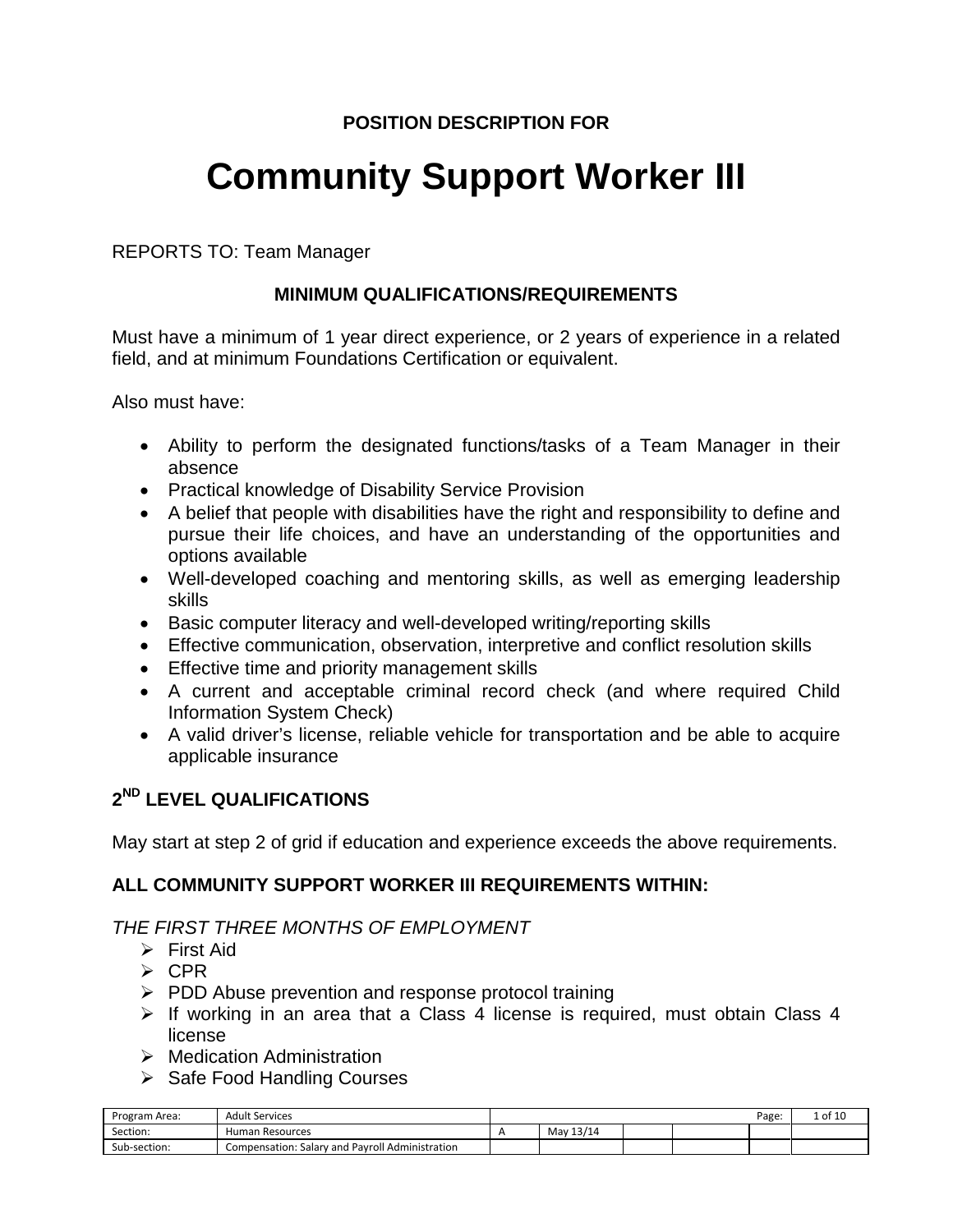## *THE FIRST SIX MONTHS OF EMPLOYMENT*

- $\triangleright$  Non Violent Crisis Intervention (unless employed in an area where it is a prerequisite before assuming responsibility).
- $\triangleright$  Positive Behavior Supports Level 1

# *THE FIRST YEAR OF EMPLOYMENT*

- $\triangleright$  Team Work/Supervisory related training
- OTHER \_\_\_\_\_\_\_\_\_\_\_\_\_\_\_\_\_\_\_
- $\triangleright$  OTHER

# **KPA: ATTENDANCE / PUNCTUALITY**

*Standard: To have regular and punctual attendance as per employee requirements.*

## MEASUREMENTS:

- Arrives for scheduled shifts all of the time
- Is ready for shift / work at scheduled time
- Is ready / on site for meetings, courses and in-services
- Gives proper notification of absences (shifts, service meetings, general meetings, in-services, etc.)
- Follows through on registration and course attendance

# **KPA: FLEXIBILITY & ADAPTABILITY**

*Standard: To maintain adaptability and flexibility to meet the changing needs and goals of clients and the agency.*

- Willingness to change scheduled shifts to meet demands
- Focus remains on quality of service during changes (e.g. environment remains positive)
- Productivity / volume of work remains consistent during change (e.g. continues to complete job requirements)
- Demonstrates actions that facilitate change (e.g. implements new ideas, participates in change, initiates change, planning for change)
- Recognizes and responds to evolving nature of work

| Program Area: | <b>Adult Services</b>                           |           |  | Page: | 2 of 10 |
|---------------|-------------------------------------------------|-----------|--|-------|---------|
| Section:      | Human Resources                                 | May 13/14 |  |       |         |
| Sub-section:  | Compensation: Salary and Payroll Administration |           |  |       |         |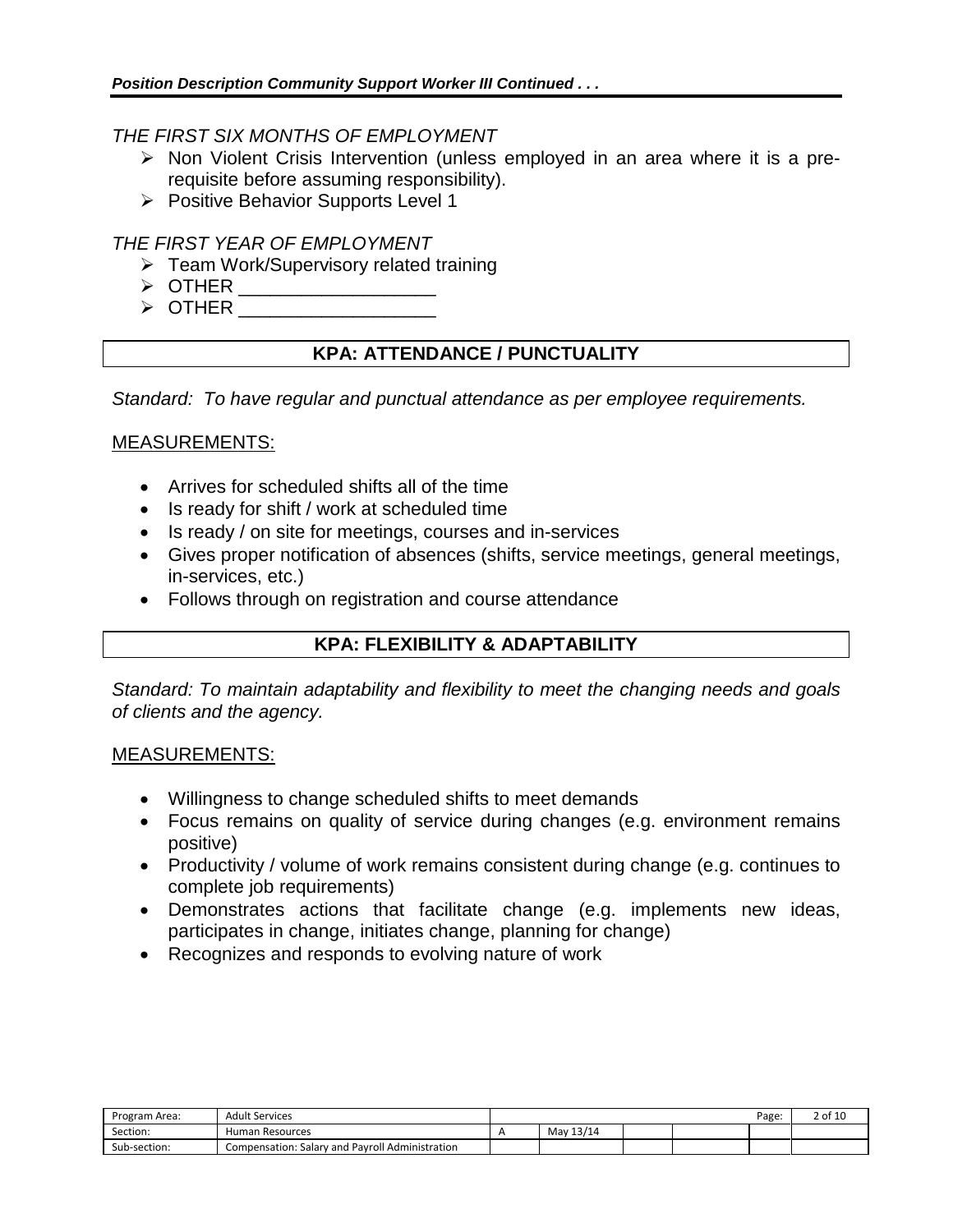# **KPA: DOCUMENTATION / COMMUNICATION**

*Standard: To communicate as per ASC philosophy, respecting the mission, vision, principles and according to ASC guidelines.*

# MEASUREMENTS:

- As per ASC Policy and Procedure ensure all necessary documentation is accurate, factual, signed, dated, respectful and within appropriate timelines
- Respects confidentiality as per ASC Policy and FOIPP (Freedom of Information and Protection of Privacy) guidelines
- Communication is presented in a positive and respectful manner
- Communication is in plain language (all stakeholders)
- Verbal and written communication is clear, concise, and factual
- Acknowledges all forms of communication and usage preferences (e.g. audio, visual, sign language)
- Shares information with all stakeholders verbally and/or written, following ASC Policy and Procedure guidelines
- Demonstrates agency beliefs and values through communication techniques

# **KPA: HEALTH AND WELLNESS**

*Standard: To promote and maintain safe and healthy environments for oneself and others as per ASC Policy and Procedure, Provincial Guidelines (Occupational Health and Safety) and Accreditation Standards.*

- Meets mandatory requirements as applicable (First Aid, CPR, NVI, Business Insurance)
- Meets Association, regional and provincial guidelines related to the work area (e.g. Abuse Protocol, Protection of Persons In Care Act, WHMIS (Workplace Hazardous Materials Information System), Risk Assessing Policy, Mistreatment of Individuals Policy, Child Protection Legislation)
- Meets service delivery guidelines and philosophy as documented in ASC Policy and Procedure manual with respect to Health and Safety
- Demonstrates and practices personal safety and well-being (WHMIS, body mechanics, working safely alone) and follows Human Resource guidelines as applicable
- Promotes well-being of persons served / customer

| Program Area: | <b>Adult Services</b>                           |               |  | Page. | 3 of 10 |
|---------------|-------------------------------------------------|---------------|--|-------|---------|
| Section:      | Human Resources                                 | 13/14<br>Mav. |  |       |         |
| Sub-section:  | Compensation: Salary and Payroll Administration |               |  |       |         |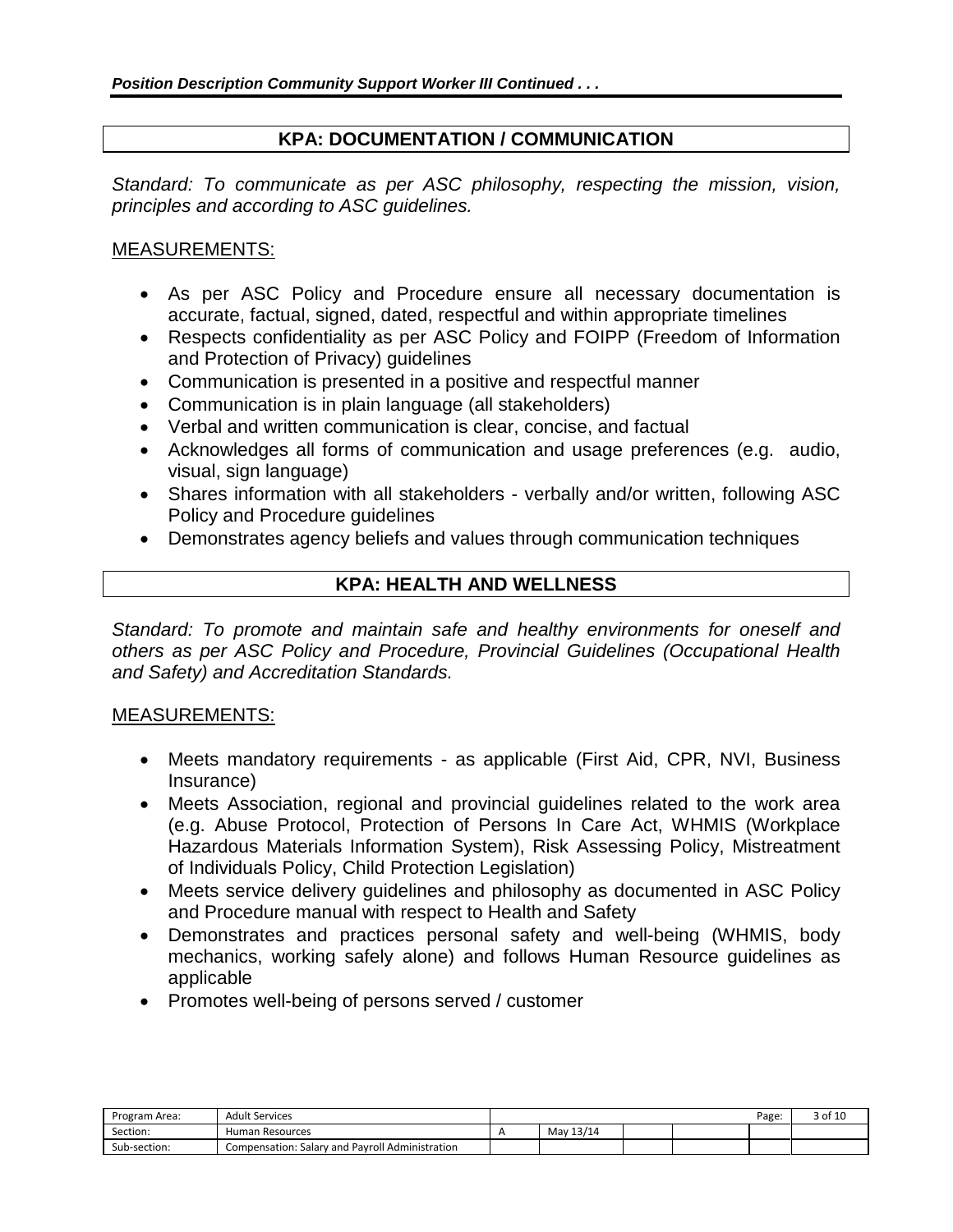# **KPA: CREATIVITY**

*Standard: Demonstrates creativity in promoting ASC's Vision, Mission and Principles.*

#### MEASUREMENTS:

- Develops or thinks of new ideas / projects and ways of doing things
- Demonstrates motivation to try new things / ideas
- Teaches and utilizes teachable moments
- Makes innovations to equipment
- Offers options when solving problems
- Strives for continuous improvements
- Uses and shares natural talents

# **KPA: PROFESSIONALISM**

*Standard: Practices and adheres to Association Code of Ethics and promotes ASC Vision, Mission, Principles.*

#### MEASUREMENTS:

- Maintains confidentiality as per ASC Policy and Procedure
- Attempts to maintain a respectful rapport with person served / customer, families, coworkers, supervisors and community members
- Acknowledges and respects others dignity and self-worth
- Represents ASC in a positive manner
- Problem solves issues through appropriate channels and means
- Uses and follows ASC Policy and Procedure manual
- Takes initiative to learn and recognizes the need to learn
- Personal appearance reflects suitability to occasion and activity
- Advocate for rights of the person served / customer

# **KPA: ORGANIZATIONAL SKILLS**

*Standard: Completes duties as required in a timely manner.*

- Manages time to accomplish work
- Has an organized system and knows where information and materials are
- Maintains shared workspaces in an equally agreed upon way
- Knows and accurately completes duties
- Asks questions when not sure about duties

| Program<br>า Area: | <b>Adult Services</b>                           |           |  | Page. | 4 of 10 |
|--------------------|-------------------------------------------------|-----------|--|-------|---------|
| Section:           | Human Resources                                 | May 13/14 |  |       |         |
| Sub-section:       | Compensation: Salary and Payroll Administration |           |  |       |         |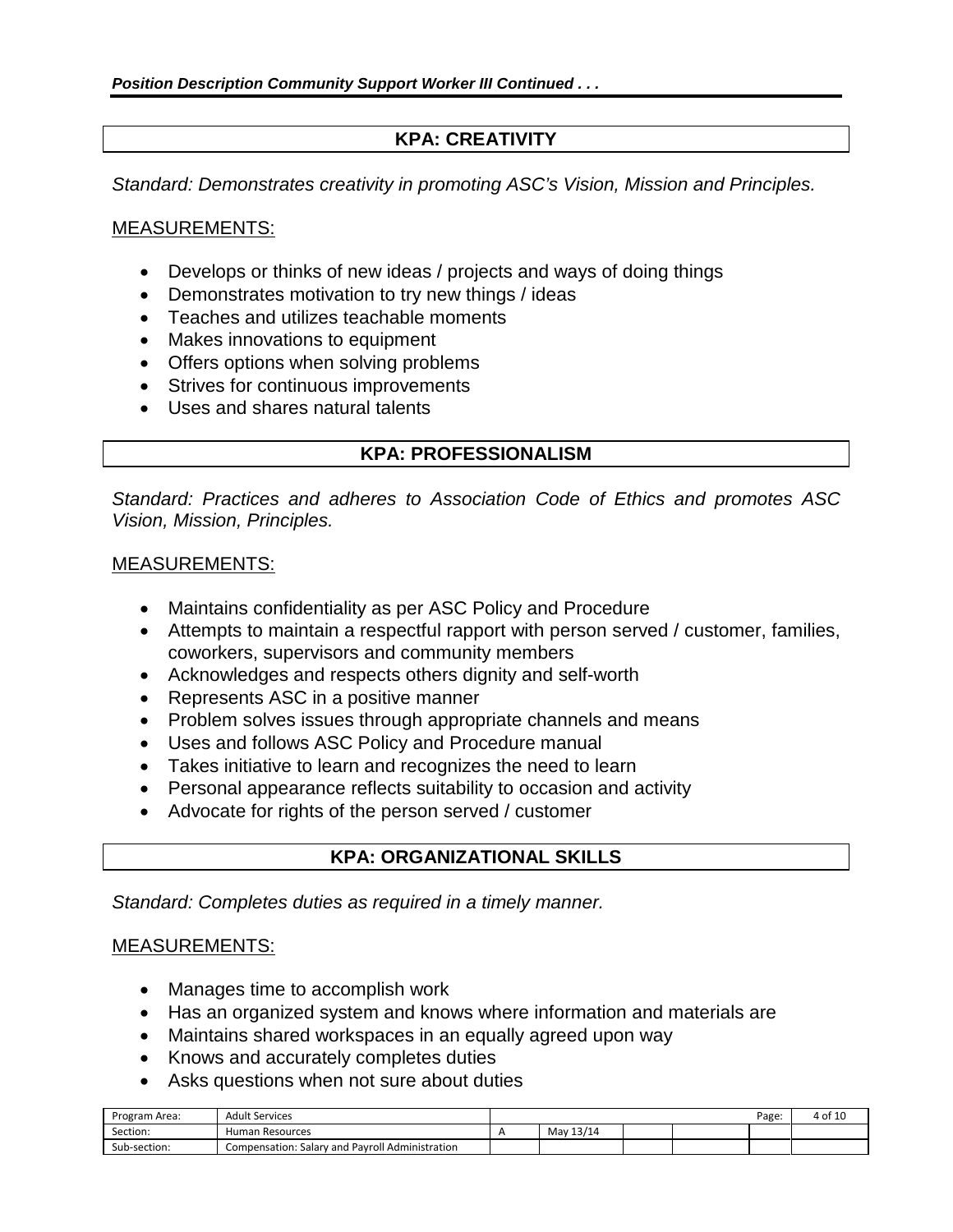- Consistently meets deadlines
- Asks for assistance to set priorities when there are many tasks to do
- Plans the work to be done and follows through

# **KPA: TEAM SKILLS**

*Standard: To practice team skills to promote effective planning, decision making and continuous improvement.*

- Involves people in decision making when they will be impacted by the decision
- Recognizes team(s) that he/she are a part of
- Follows through on responsibilities and commitments
- Uses effective meeting skills (e.g. organized, agenda, know their role, attendance, minutes, follow ground rules)
- Focuses on processes and discourages personal fault finding or blame
- Follows through on individual and team goals and organizational vision
- Uses effective communication skills (e.g. respectful language and tone of voice, effective listener)
- Uses effective problem solving skills (e.g. checks available information in ASC Policy and Procedure manual, Information Package, etc.)
- Talk and listen to person with whom you may have a disagreement or issue
- Is supportive to all team members (e.g. shares knowledge and skills)
- Focuses on the person served / customer
- Uses resources to promote team processes

| Program Area: | <b>Adult Services</b>                           |           |  | Page: | 5 of 10 |
|---------------|-------------------------------------------------|-----------|--|-------|---------|
| Section:      | Human Resources                                 | May 13/14 |  |       |         |
| Sub-section:  | Compensation: Salary and Pavroll Administration |           |  |       |         |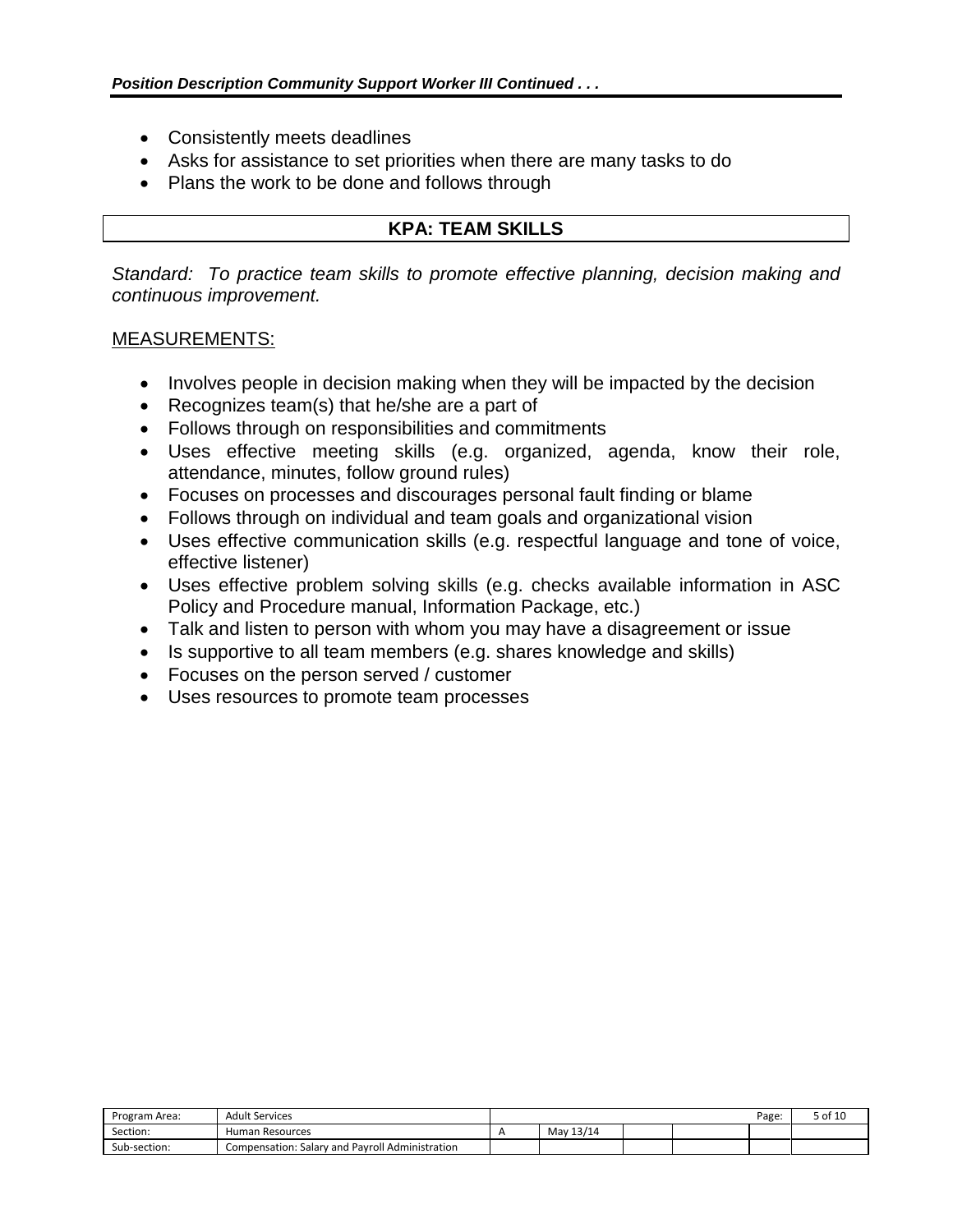# **POSITION SPECIFIC KEY PERFORMANCE AREAS**

# **KPA: SERVICES TO PEOPLE/CUSTOMER**

*Standard: To advocate and facilitate quality of life for people/customers as per ASC policy and procedure.*

# MEASUREMENTS:

- Monitoring of implementation of Individual Support Plans
- Models Person Centered Thinking
- Assists as designated in ensuring clients medical needs are met (appointments, medication administration, observation and communication of health, implementation of health related procedures)
- Completion of documentation of required information (e.g. incident reports, contact and med notes, etc.) and monitoring of other employees documentation
- Assist as required with development, and ongoing review of care plans, daily routines etc.
- Communication with guardians/family/trustees on day to day information sharing and where designated, problem solving and decision making
- Promote and maintain positive and professional relationship with the community

# **KPA: EMPLOYEES**

*Standard: To support team members to be competent and achieve a high quality of service provision.*

- Assist as designated with orientation of new employees
- Provide input as requested for employee performance appraisals
- Designated On-site teaching/training of employees (eg. Safe Food Handling)
- Assists as designated in monitoring work tasks/assignments and priorities and communication of same to Team Manager
- Mentoring and where required, coaching to assist employees in obtaining competency for quality service provision and communication of same to area Team Manager
- Monitoring of employee timesheets and expense accounts, and in absence of Team Manager, verification and forwarding with in established payroll timelines
- Monitoring day to day employee work schedules and supporting required changes
- Participate in service meetings and where designated, in collaboration with area Coordinator plan for service meetings

| Program<br>:Area ה | <b>Adult Services</b>                           |               |  | Page: | o of <sup>1</sup> |
|--------------------|-------------------------------------------------|---------------|--|-------|-------------------|
| Section:           | Human Resources                                 | 13/14<br>May. |  |       |                   |
| Sub-section:       | Compensation: Salary and Payroll Administration |               |  |       |                   |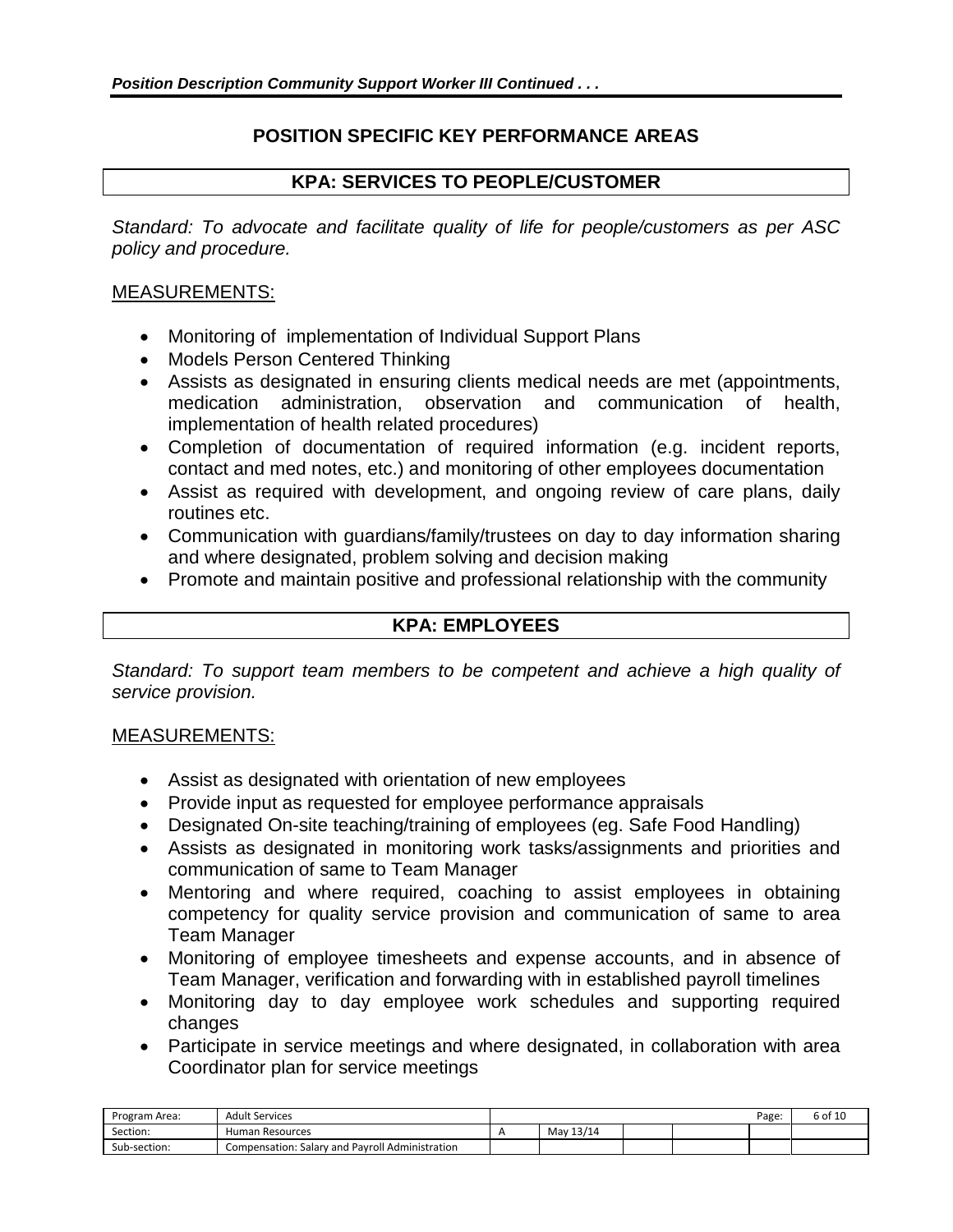# **KPA: OPERATIONS**

*Standard: To help ensure homes/worksites/agency vehicles are meeting all requirements and are well maintained.*

# MEASUREMENTS:

- Assists area in meeting compliance as applicable with PDD Safety Standards/Accommodation Standards
- Completes designated follow-up of inspection recommendations
- Completes designated follow up for maintenance and repairs
- Monitoring of menus and dietary requirements
- Monitoring for completion of day to day chore charts and overall upkeep

## *Additional measurements for Worksites that have agency vehicles*

- Completing designated tasks in relation to verifying and submitting travel expenses for agency vehicles
- Completes required Transportation Safety Authority Inspections as designated
- Completes Transportation Safety Authority scheduled maintenance and any required repair of vehicles as directed

# **KPA: HEALTH AND SAFETY**

*Standard: To exercise due diligence and assist in promoting safe worksites.*

- Models working safely at all times
- Completes designated employee orientation/training for competency with tasks and safe practices
- Stops and corrects unsafe work behavior. Explains hazard to employees, identifies unsafe behavior, suggests method for improvement and reports same to Area Team Manager
- Assists as designated with monitoring area for completion of hazard assessments, evacuation drills, fire extinguisher up-keep, first aid checklist and all other safety related procedures
- Assists in monitoring that all injuries that occur at work including minor injuries not requiring medical attention and or time off are reported via internal reporting forms
- In the absence of the Team Manager assists area Coordinator in ensuring **WCB reports** are completed within 72 hours of any injuries requiring medical attention and or time off

| Program<br>:Area ה | <b>Adult Services</b>                           |               |  | Page: | ∕ of 1Ր |
|--------------------|-------------------------------------------------|---------------|--|-------|---------|
| Section:           | Human Resources                                 | 13/14<br>May. |  |       |         |
| Sub-<br>ን-section: | Compensation: Salary and Payroll Administration |               |  |       |         |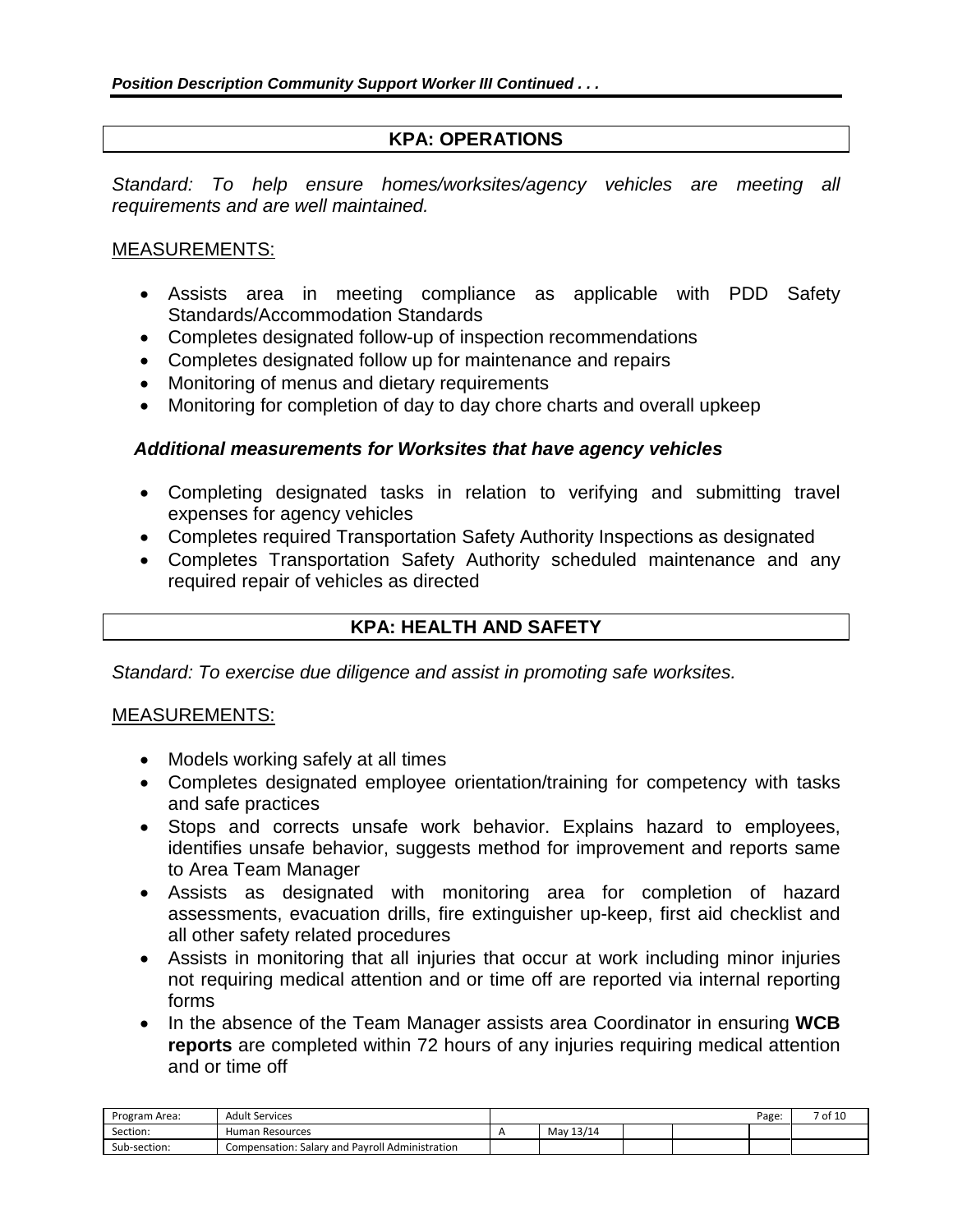- Assists in monitoring of safe return to work of employees on injury or illness related Leave of Absences and reports as required to area Team Manager
- Assists in monitoring all required health and safety related documents/reports
- Assists in monitoring that equipment is appropriate for the job and in good repair

#### **KPA: FINANCIAL**

*Standard: To assist all area employees to be accountable to the person receiving services/trustee for financial handling.*

- Assists as required in training employees to financial procedures
- Role models by accurately entering transactions in petty cash accounts and in house accounts, checking and initialing for correct balances
- Monitors employees for accurately entering transactions in petty cash and in house accounts, checking and initialing for correct balances
- Assists in monitoring that there is opportunity for meaningful involvement by the client (e.g. clients present during purchases, carrying their own funds, purchases reflect interests/preferences, client initials entries etc.)
- Makes corrections to incorrect entries
- Immediately reports to Team Manager any unexplained error, shortage of funds or concern with accountability
- Knows client budgets and assists with monitoring that expenditures stay within identified budget amounts
- Follows procedure for purchasing on behalf of service area/agency
- Follows procedure for donation of items
- Completes a minimum of a weekly spot check for accuracy of transaction recording, balance of funds and recorded transactions and evidence of recorded purchases
- Monitors that cheques/deposits are deposited within specified time frame
- Monitors transactions in petty cash/in-house account
- As designated, at the end of each month, assists in balancing in-house/grocery accounts and ensuring all required receipts are attached

| Program<br>า Area: | <b>Adult Services</b>                           |           |  | Page: | 8 of 10 |
|--------------------|-------------------------------------------------|-----------|--|-------|---------|
| Section:           | Human Resources                                 | May 13/14 |  |       |         |
| Sub-section:       | Compensation: Salary and Payroll Administration |           |  |       |         |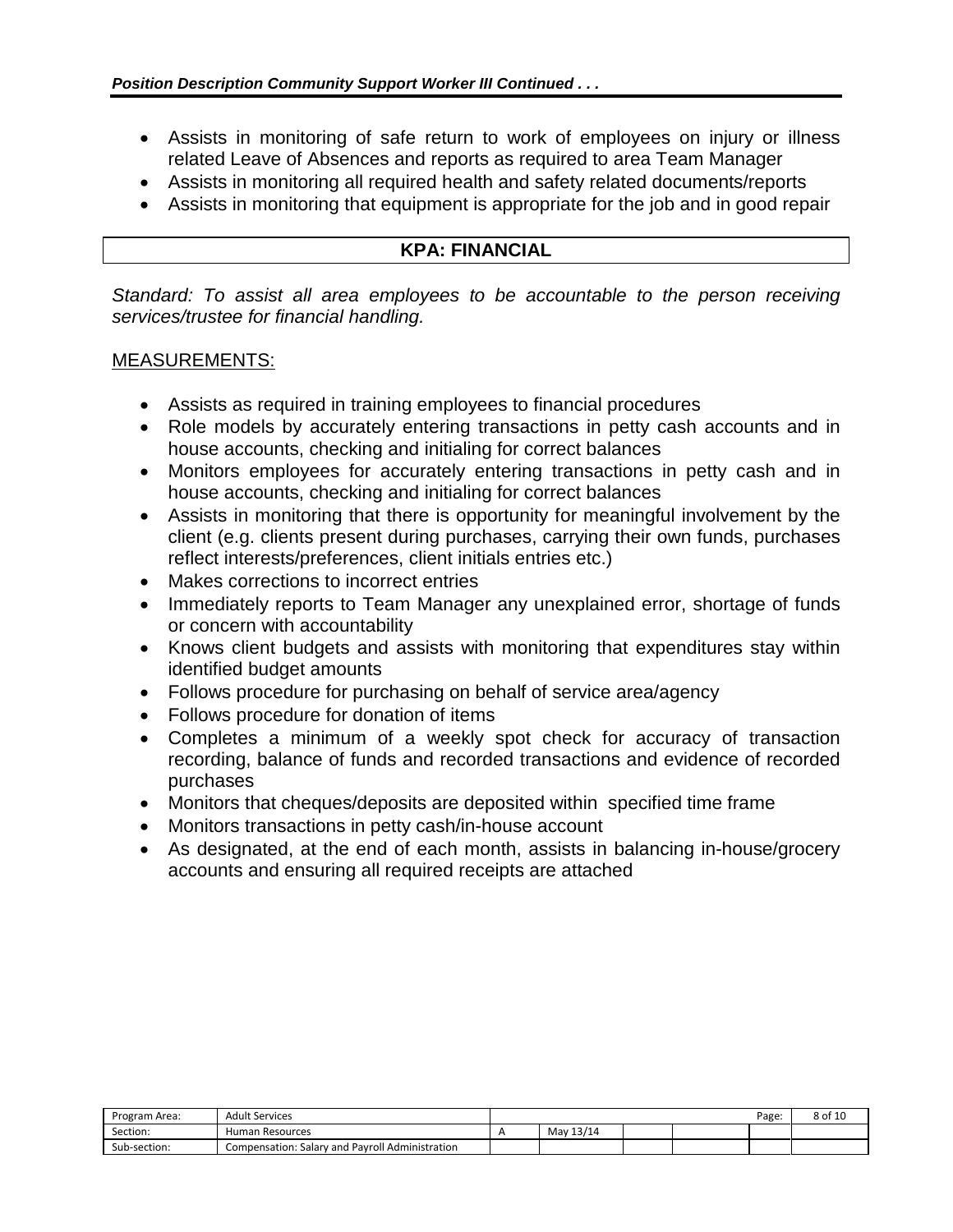# **KPA: ASC TEAMS/EXTERNAL COMMITTEES**

*Standard: To be involved as leaders in the development and growth of ASC service quality through team participation.*

#### MEASUREMENTS:

- Participates as a back- up designate in Leadership Team meetings
- Maintain acceptable balance of teams/external committees and work expectation
- Shares necessary information
- Promotes ASC positively
- Demonstrates personal growth through learning and teaching

#### **KPA: PERSON CENTERED THINKING**

*Standard: To understand and support the basic philosophy of person centered thinking.*

- Monitors that follow through occurs with Individual Support Plans, relating to the person's outcomes. Monitors that clear and objective records, reports and any other required documentation is completed
- Models and coaches employees to use language that demonstrates person centered thinking, to respect client's choices, to respond to their requests, to ensure the focus is on the person and to use "person first" language
- Does not change the clients routine for his/her own convenience, and monitors other employees
- Assists employees in identifying meaningful opportunities for clients to connect with others not only through paid supports and how to develop natural supports within the community
- Assist employees to understand their role in supporting clients in the establishment and maintenance of shared, respectful relationships within the community, with a view to meaningful participation and inclusion in employment, volunteer, recreational and other social settings
- Models and coaches employees to focus on what is important to/important for the client, not about the things that are wrong with the client
- Assists employees to develop their observation skills, to detect change and to communicate the information required for effective planning

| Program Area: | <b>Adult Services</b>                           |           |  | Page. | 9 of 10 |
|---------------|-------------------------------------------------|-----------|--|-------|---------|
| Section:      | Human Resources                                 | May 13/14 |  |       |         |
| Sub-section:  | Compensation: Salary and Payroll Administration |           |  |       |         |